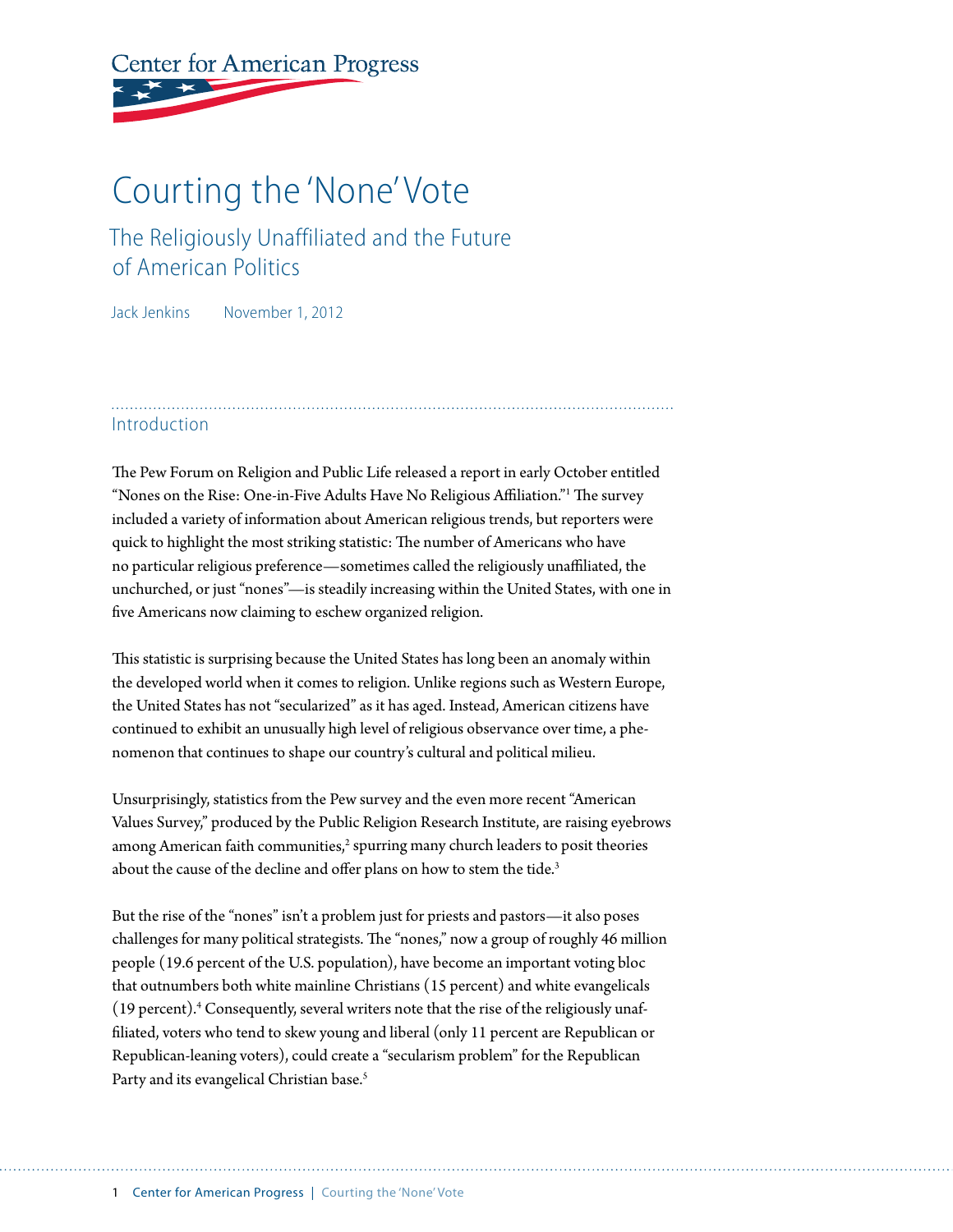But while much has been made of the "nones" and their impact on the right, there has been less talk about what strategies either party could use to earn their support. The issue is a pressing one for many political strategists: The Pew survey indicates that while the vast majority of Democrats still claim a faith tradition (76 percent), the religiously unaffiliated now make up 24 percent of Democratic and Democratic-leaning registered voters in the United States.<sup>6</sup> (see Figure 1) This makes the "nones" the single-largest bloc of Democratic voters when people are broken down by religious affiliation. And the "nones" are poised to represent 16 percent of likely voters in the 2012 presidential election.7

This reality raises several questions about the future of American politics, particularly when it comes to campaign tactics and coalition building. How, for example, can political campaigns appeal successfully to this demographic? Furthermore, how will the increase in religiously unaffiliated voters affect the fragile network of alliances within each party? Will the demands of the unchurched rub other sections of the party faithful the wrong way?

Below we offer more information and a few suggestions for how political strategists can both engage this group and also maintain party unity.

#### Who exactly are the "nones"?

At the most basic level, "nones" are people who answer the question "What is your religious affiliation?" by saying that they have no particular religious attachment. But a lack of religious affiliation does not mean all "nones" deny a higher power. On the contrary, only about one-third claim to be atheists and agnostics, according to the PRRI survey.8 And although the PRRI report breaks the unaffiliated up into "atheists/agnostics," "seculars," and "unattached believers," the latter two categories appear to be fairly similar when it comes to personal religious belief: Only 25 percent of "secular" Americans deny the existence of a higher being, $^9$  and the majority of the unaffiliated overall—a full 68 percent—claim to believe in God.10

In addition, while they might not show up for church on Sunday, synagogue on Saturday, or mosque on Friday, sizable blocs of the unaffiliated express tendencies that many would consider religious: 58 percent claim a "deep connection with nature and the earth," 37 percent claim to be "spiritual," and more than 20 percent say they pray daily.<sup>11</sup>

The unchurched are not necessarily antireligious, either. According to the Pew survey, the overwhelming majority of the religiously unaffiliated (78 percent) think religious organizations bring people together and help strengthen community bonds, and roughly the same percentage (77 percent) think religion plays an important role in helping care for the world's poor.<sup>12</sup>

But the "nones" differ starkly from the general populace when it comes to the role of religion in politics. Whereas two-thirds of the public thinks it is important for a president

#### **FIGURE 1 The rise of the "nones"**

Religious composition of Democratic and Democraticleaning registered voters in the United States\*

#### **White Catholic** 13%



Source: Pew Forum on Religion and Public Life, "'Nones' on the Rise: One-in-Five Adults Have No Religious Affiliation" (2012), available at [http://www.pewforum.org/uploadedFiles/](http://www.pewforum.org/uploadedFiles/Topics/Religious_Affiliation/Unaffiliated/NonesOnTheRise-full.pdf) [Topics/Religious\\_Affiliation/Unaffiliated/](http://www.pewforum.org/uploadedFiles/Topics/Religious_Affiliation/Unaffiliated/NonesOnTheRise-full.pdf) [NonesOnTheRise-full.pdf](http://www.pewforum.org/uploadedFiles/Topics/Religious_Affiliation/Unaffiliated/NonesOnTheRise-full.pdf).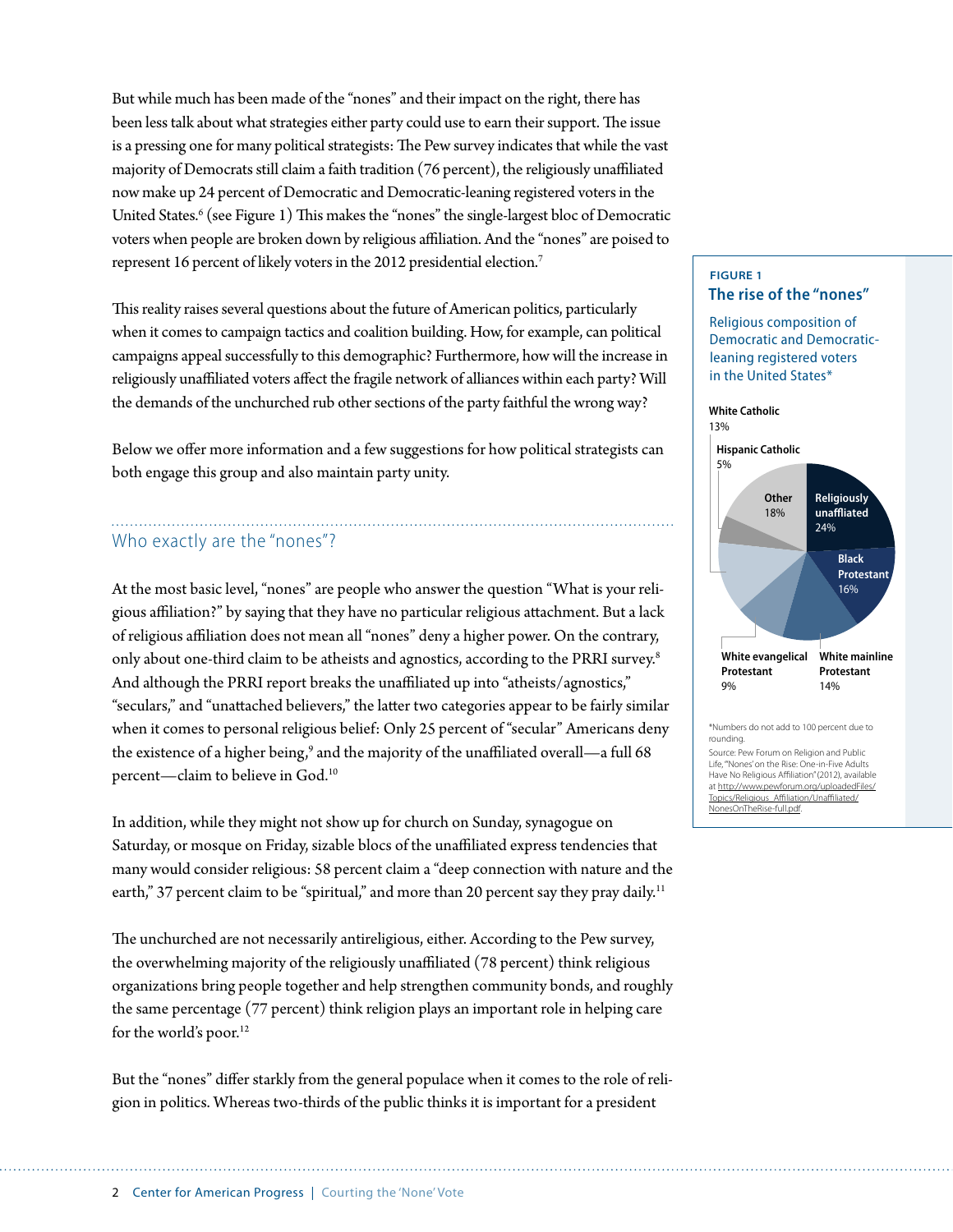to have strong religious beliefs, only one-third of the unaffiliated, the majority of whom are Democrats, feel the same way. The unaffiliated are also more likely than the general public to say that churches should stay out of political matters (66 percent versus 54 percent).13 (see Figure 2)

And although only 38 percent of the general population is uncomfortable with a politician who talks about his or her religious beliefs, exactly half of the unaffiliated take issue with a vocally pious candidate.<sup>14</sup>

Demographically speaking, the religiously unaffiliated are simultaneously unusually diverse and strikingly homogenous. The Pew survey reported that the increase in "nones" transcends income bracket, education level, and geographic region, dispelling the stereotype that people abandon religion because of higher education, increased wealth, or urbanization.<sup>15</sup> Yet the survey also found that the religiously unaffiliated are overwhelmingly white, with only negligible increases among African Americans in the past few years. Many are also young—roughly one in three Americans under 30 (32 percent) now claim to have no religious affiliation.16

The average unaffiliated voter can thus be understood as a young white Democrat of undetermined income and education who doesn't necessarily dislike religion but is uncomfortable with its role in the public square.

## Courting the "none vote": Preaching to the choir?

At first glance, the growth of the religiously unaffiliated would appear to be a windfall for the Democratic Party. When speaking at the Religion Newswriters Association Conference two weeks ago, John Green, professor of political science at the University of Akron in Ohio, noted that the "nones" could very well become "as important to the Democratic Party coalition as the traditionally religious are to the Republican Party coalition."17

To be sure, the unaffiliated don't seem to need much convincing when it comes to endorsing many ideals associated with the Democratic Party. In fact, they are twice as likely to describe themselves as political liberals than conservatives, and solid majorities support legal abortion (72 percent) and same-sex marriage (73 percent).<sup>18</sup> (see Figure 3 on following page)

The PRRI American Values Survey, furthermore, found that the unchurched overwhelmingly support increasing taxes on the wealthy (70 percent).<sup>19</sup> Therefore, the driving values of this group are not much different than those of most liberals: The unaffiliated appear to be more passionate than most Americans in their support for Democratic causes such as marraige equality and legal abortion.

#### **FIGURE 2 The "nones" oppose church political activism**

Percentage of Americans who believe churches should stay out of political matters



Life, "'Nones' on the Rise: One-in-Five Adults Have No Religious Affiliation" (2012), available at [http://www.pewforum.org/uploadedFiles/](http://www.pewforum.org/uploadedFiles/Topics/Religious_Affiliation/Unaffiliated/NonesOnTheRise-full.pdf) [Topics/Religious\\_Affiliation/Unaffiliated/](http://www.pewforum.org/uploadedFiles/Topics/Religious_Affiliation/Unaffiliated/NonesOnTheRise-full.pdf) OnTheRise-full.pdf.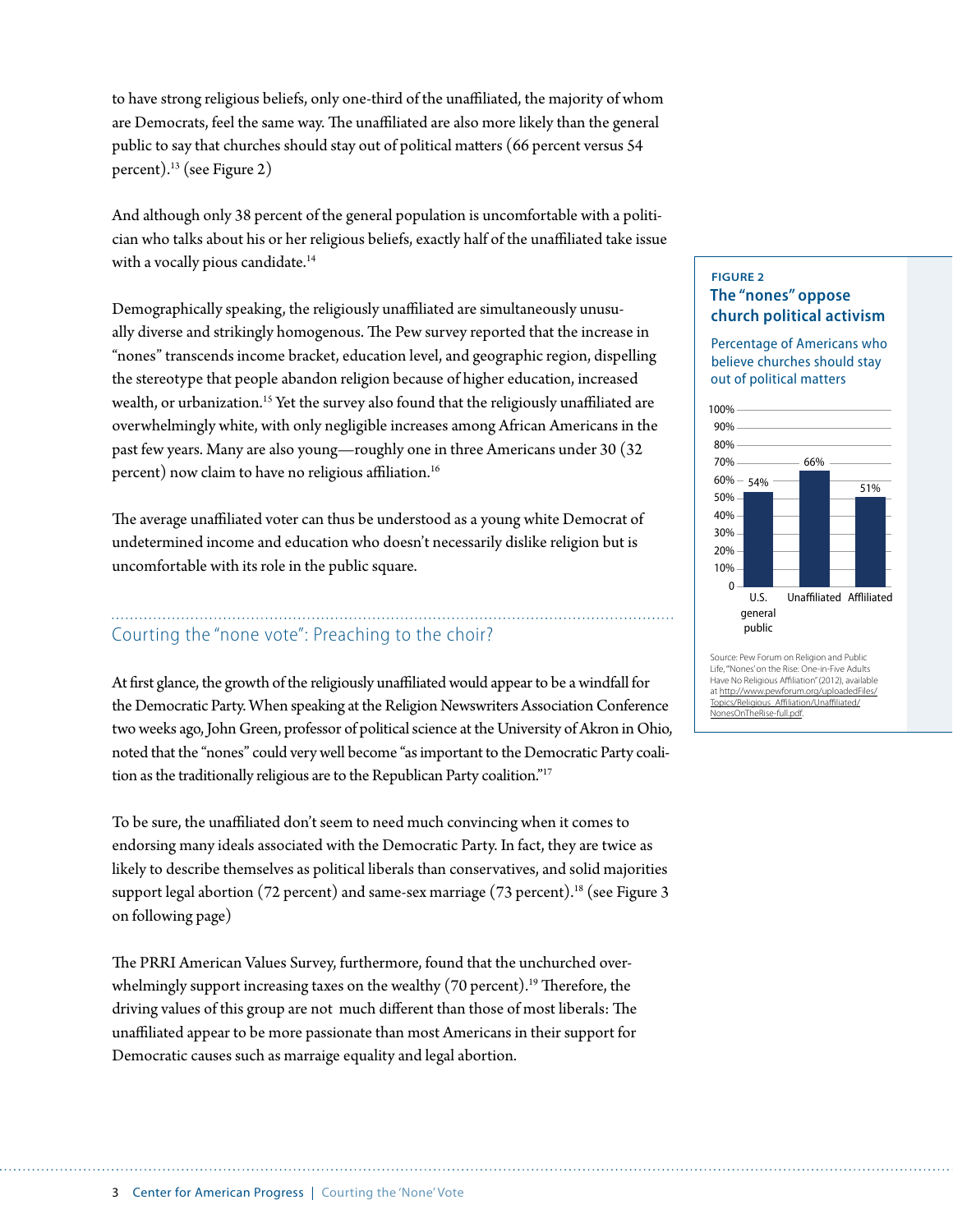What's more, their distance from organized religion might in and of itself signal a deeply rooted opposition to contemporary expressions of political conservatism. In their book *American Grace: How Religion Divides and Unites Us*, Robert Putnam and David Campbell write that the increase in "nones" is at least partially related to the rise of the Religious Right.<sup>20</sup> More specifically, they claim that many left-leaning Americans—

especially young adults—remain skittish about attaching themselves to a religious group because they associate "religion" with a specific conservative political theology.

But the religiously unaffiliated are not a built-in election winner for Democrats. While the political involvement of "nones" has increased in recent years,<sup>21</sup> they are historically not as politically active as many of their religious counterparts, and thus less likely to turn out on Election Day.<sup>22</sup> The PRRI survey found that only 61 percent of the unaffiliated were certain they were going to vote this year, as opposed to 73 percent of religiously affiliated Americans.<sup>23</sup>

With the exception of atheists and agnostics, the religiously unaffiliated are also less prone to follow the election. Forty-three percent of atheists and agnostics say they are paying very close attention to the 2012 presidential campaign, whereas only 30 percent of "secular" Americans and "unattached believers" say they're tuning in.<sup>24</sup>

#### **FIGURE 3 The "nones" are progressive**

Social and political beliefs among the religiously affiliated and unaffiliated



Source: Pew Forum on Religion and Public Life, "'Nones' on the Rise: One-in-Five Adults Have No Religious Affiliation" (2012), available at http://w [Unaffiliated/NonesOnTheRise-full.pdf](http://www.pewforum.org/uploadedFiles/Topics/Religious_Affiliation/Unaffiliated/NonesOnTheRise-full.pdf)

What's more, while most "nones" are white, the unaffiliated are divided across income brackets and education levels.25 When combined with the general lack of social participation among the "nones" (who are less likely to join community organizations<sup>26</sup>), these characteristics render them a challenging group to organize politically.

There also seems to be at least one possible opening for Republicans: Exactly half of the unaffiliated—or roughly the same as the general population—say they prefer a smaller government that provides fewer services to a larger government that provides more services.<sup>27</sup>

#### Strategies for reaching the unaffiliated

With so many unknowns about the habits of the religiously unaffiliated, it is difficult to build a foolproof strategy for either Republicans or Democrats to court the "none vote." And while the unaffiliated are united by their lack of religious affiliation and their higher-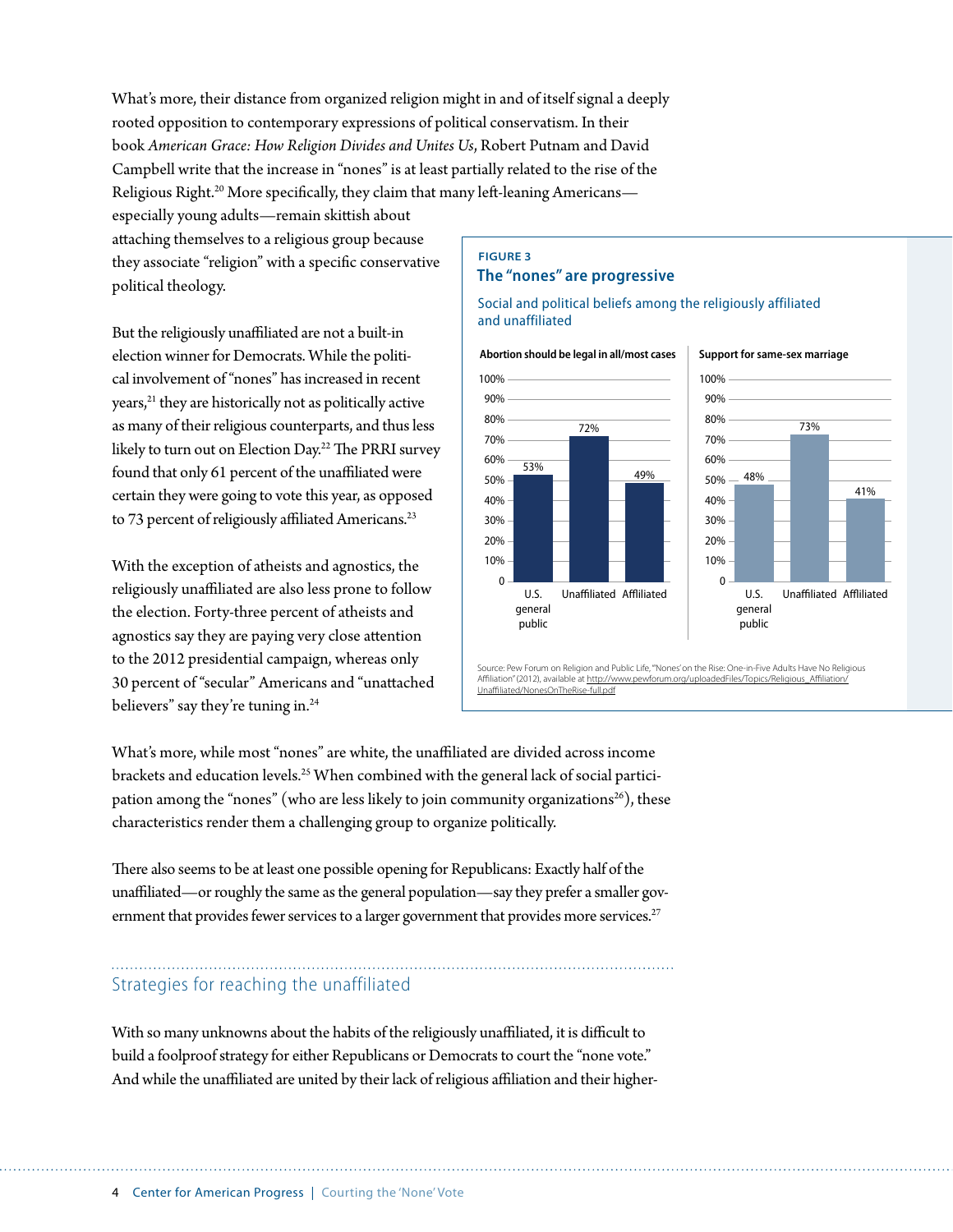than-average distaste for religion in politics, most don't appear to be poised to vote solely on these issues. If anything, the fervent support "nones" hold for legal abortion and marriage equality seems to drive their voting habits more than their unaffiliated status.

Some simple tactics, however, could prove effective for campaign strategists hoping to reach the unaffiliated. First, campaigns would do well to consider the "nones" an actual voting demographic, dedicating time and resources to learning more about this large constituency. Democrats in particular have much to gain from research about what drives this group, since the main barrier to bolstering their ranks with "nones" appears to be poll turnout, not persuasion.

Republicans could also gain from analyzing on this demographic. Granted, "nones" appear to lean Democratic on most issues, but it bears mentioning that research on the unchurched is still relatively thin. Deeper study on how "nones" respond to specific policies, for instance, could reveal sensitivities to certain Republican policies among the unaffiliated.

Second, politicians could benefit by not overusing explicitly religious rhetoric. As mentioned, the unaffiliated are not necessarily against religion but they are more turned off than the general public by candidates who frequently talk about their religious views. That said, this tactic isn't without its pitfalls: Sections of both the Republican and Democratic Party (evangelical Christians in both organizations, for example) will undoubtedly be uneasy with this kind of rhetorical change. Nevertheless, a shift of this nature could still bolster the ranks of both parties, as will be discussed in the next section.

Third, the Pew survey also reports that "nones" are slightly more likely than the religiously affiliated to be living with an unmarried partner (11 percent versus 6 percent),<sup>28</sup> making them more susceptible to policies affecting dual-income households that lack a marriage certificate—lack of tax credits and hospital visitation rights for unmarried couples, for example. This connects with the fervent support that the unaffiliated have for same-sex marriage, as same-sex couples are still denied marriage licenses in most states. Thus, Republicans and Democrats alike could benefit from appealing to the issues of unmarried couples, be it through policy or through supporting candidates that represent this constituency. Such actions could operate as a catch-all overture to many "nones."

Finally, one in three Americans under 30 currently claim to be religiously unaffiliated, meaning outreach to the "youth vote" already essentially doubles as "nones" outreach. Bolstering traditional aspects of youth outreach—appealing to the power of young voices, organizing on college campuses, taking advantage of social media, and targeting television appearances, for example—would likely pay dividends for both political parties in reaching out to younger factions of the religiously unaffiliated.

One in three Americans under 30 currently claim to be religiously unaffiliated, meaning outreach to the "youth vote" already essentially doubles as "nones" outreach.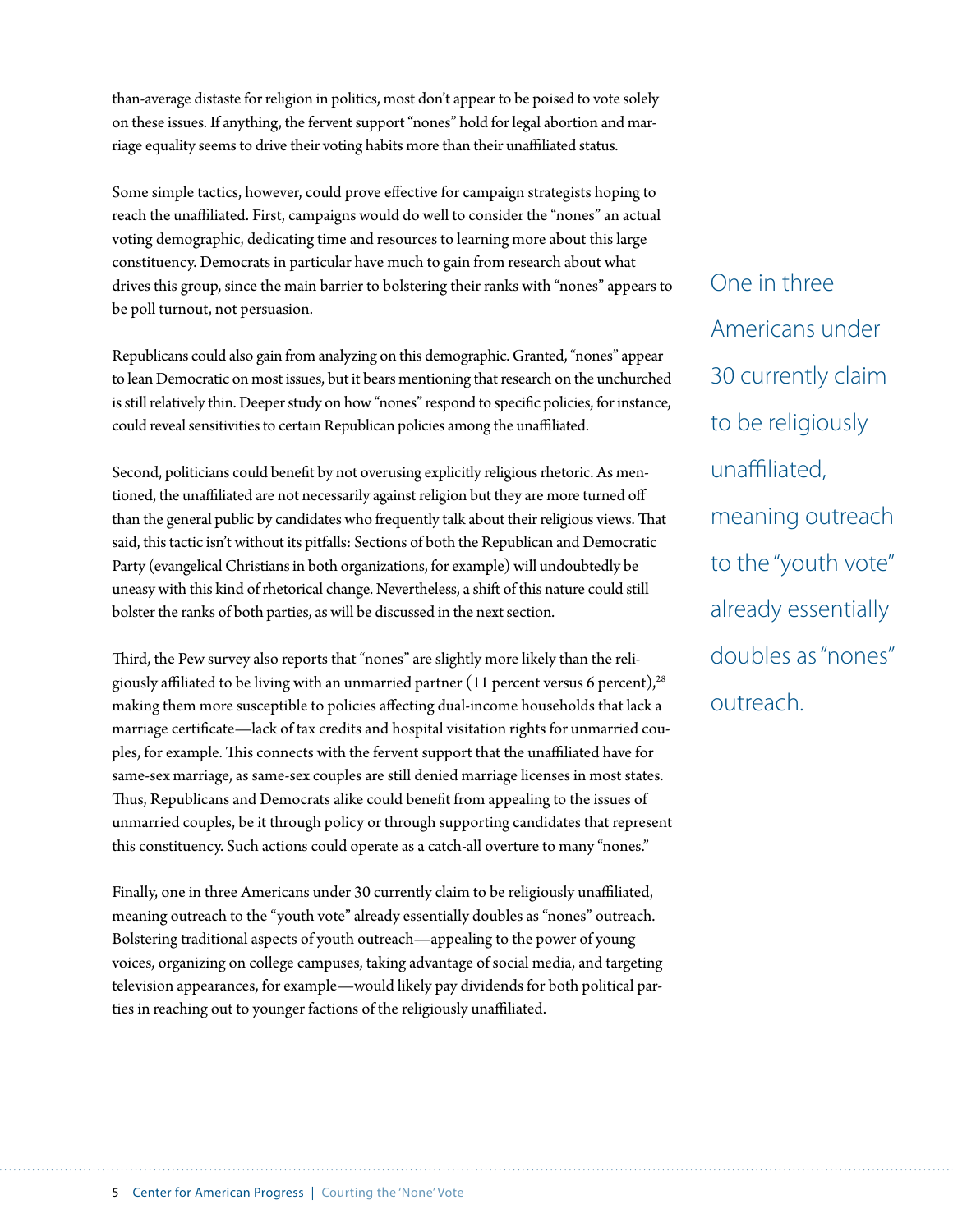## Party politics: The challenge of difference and diversity

While both parties stand to gain from courting the religiously unaffiliated, crafting a "nones"-specific message poses several challenges for maintaining inter-party harmony. Granted, the "nones" are a solidly left-leaning group and unlikely to abandon the Democratic Party without concerted effort, but ill-planned attempts to cater to the unchurched could upset other Democratic-leaning groups and create opportunities for Republicans to chip away at left-leaning voting blocs.

Although "nones" make up a sizable portion of the Democratic Party, the vast majority of likely Democratic voters—76 percent—still claim a religious home.<sup>29</sup> And unlike "nones" who are uncomfortable with a candidate who speaks openly about his or her faith, 75 percent of those who associate with a religious tradition think it is very important for a president to have strong religious beliefs.<sup>30</sup> (see Figure 4)

In fact, a 2009 Pew overview found that African Americans and white evangelicals are especially passionate about the need for religion in politics: Clear majorities of both groups (61 percent and 59 percent, respectively) say that churches should speak out on political issues.<sup>31</sup> What's more, roughly half of African-American Christians and more than 55 percent of white evangelicals say that politicians don't say *enough* about their faith.

Similarly, an earlier Pew survey from 2007 found that Latinos—an ever-growing demographic in the United States—agree by a nearly 2-to-1 margin that there has been *too little* expression of religious faith by political leaders.<sup>32</sup>

A number of researchers and commentators are flagging this growing tension as a potential point of conflict for both parties.<sup>33</sup> After all, how exactly can a party construct a platform that simultaneously trumpets the religious beliefs of candidates and also acknowledges the rhetorical aversions of the "nones"?

The problem, however, might be worse in theory than in practice. It's worth repeating that the majority of the religiously unaffiliated are not inherently hostile to religion per se. Rather, it is the influence of religion within politics, and not religion in and of itself, that they find distasteful. The passionate support expressed by "nones" for many traditionally Democratic issues implies that discussions of larger progressive social values—heralding the need to care for the poor or championing society's imperative to act on behalf of the oppressed, for example—are as important to them as they are to the religiously affiliated.

### Navigating inter-party difference through inclusive rhetoric

The work of maintaining a "big tent" could thus begin with a relatively simple task: developing a more inclusive political rhetoric that, while perhaps not outrightly avoiding religion, works to focus on more general, less religiously based values language.

#### **FIGURE 4 God still matters in U.S. politics**

Most religiously affiliated Americans believe a president should have strong religious beliefs



Source: Pew Forum on Religion and Public Life, "'Nones' on the Rise: One-in-Five Adults Have No Religious Affiliation" (2012), available at [http://www.pewforum.org/uploadedFiles/](http://www.pewforum.org/uploadedFiles/Topics/Religious_Affiliation/Unaffiliated/NonesOnTheRise-full.pdf) hics/Religious\_Affiliation/Unaffiliated/ [NonesOnTheRise-full.pdf](http://www.pewforum.org/uploadedFiles/Topics/Religious_Affiliation/Unaffiliated/NonesOnTheRise-full.pdf)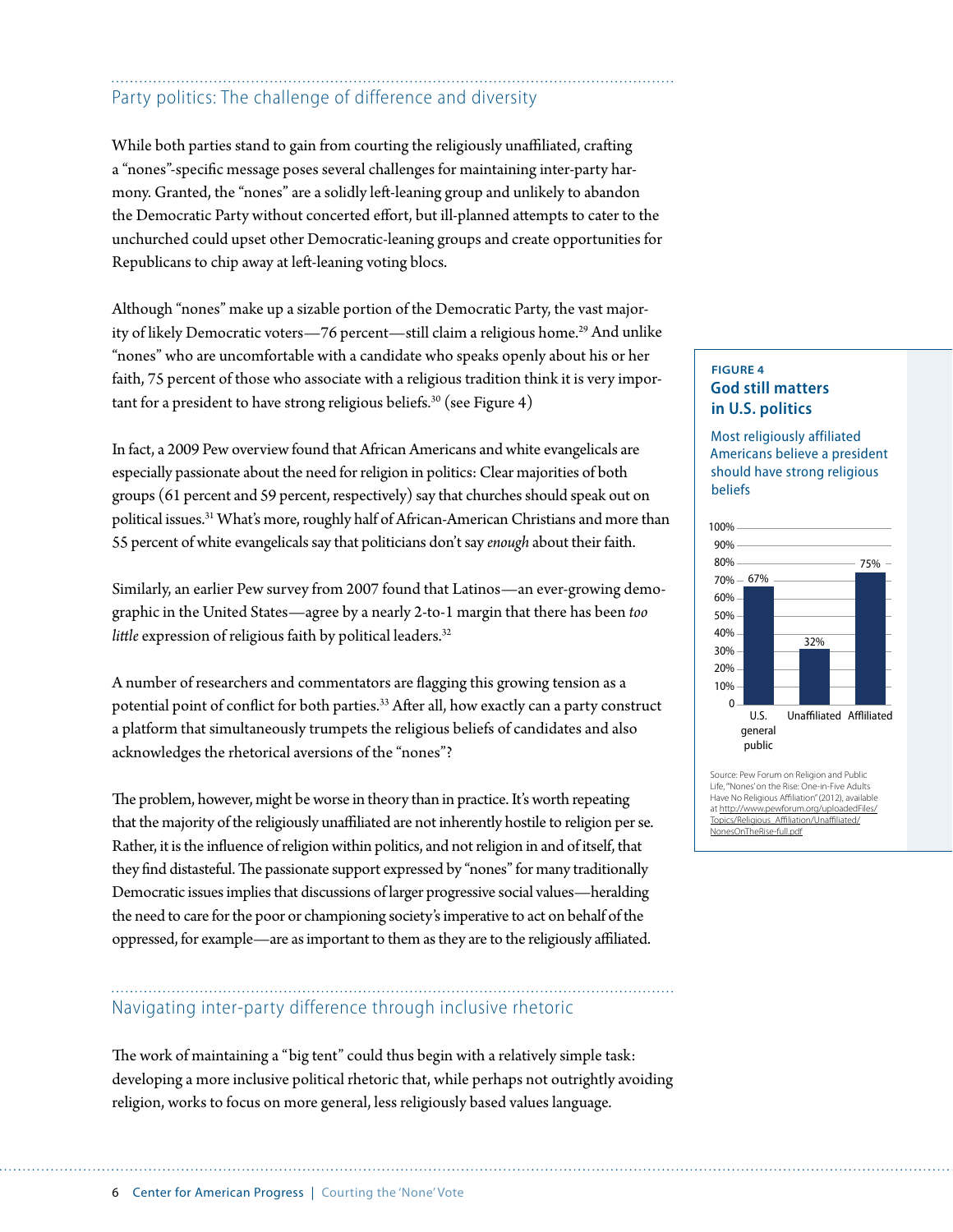This rhetorical changeover is probably easier for Democrats than for Republicans. Indeed, a close reading of the more value-based speeches of the 2012 party conventions hints that many younger Democrats have already started to make this transition. When speaking to the Democratic National Convention this year about marriage equality, Zach Wahls, a college student from Iowa who was raised by lesbian parents, mentioned that his family went to church but rooted his support for same-sex marriage in the language of general family values.

"I think every child deserves a family as loving and as committed as mine," Wahls said. "Because the sense of family comes from the commitment we make to each other. ... it comes from the love that binds us. That's what makes a family."34

Similarly, Sandra Fluke, a law student at Georgetown University who was famously called a "slut" by conservative talk show host Rush Limbaugh for speaking out in favor of the contraception mandate, appealed to general values in her speech to the Democratic National Convention. She spoke of the right to personal freedom, saying, "[Voters have a choice between] a country where we mean it when we talk about personal freedom, or one where that freedom doesn't apply to our bodies and our voices."35

To be sure, the use of this kind of language doesn't mean the eradication of political rhetoric plainly rooted in faith. Rather the development of more general values-based language is meant *to go alongside faith-centered language*. And party officials worried about cutting down the explicitly religious rhetoric can take solace in knowing that religion, while obviously important to many Americans, is increasingly unlikely to be the deciding factor in how people cast their final vote. A recent Rasmussen poll found that a little less than half of Americans think a candidate's religious preference is important, and only 19 percent think it's "very important," a 16-point drop from the 35 percent who said the same in 2006.<sup>36</sup>

There is also something to be said for the argument that changing the perception of religion could alter the perspectives of many unaffiliated people. After all, if many "nones" refuse to claim a tradition because they associate "religion" with the Religious Right, then it stands to reason that shifting perceptions of what religion *means*—religion equals fighting *for* marriage equality instead of against it, for example—could dampen sensitivity to religious rhetoric.

CNN recently argued that President Obama's careful use of his faith while in office is evidence of this kind of shift,<sup>37</sup> and NPR even suggested that *both* presidential candidates in the 2012 presidential election are using faith in a distinctively different way than in elections past.38 Of course, the task of remaking America's perception of religion requires far more time, resources, and effort than a simple rhetorical shift, but it could ultimately pay dividends for religious Democrats over time.

A recent Rasmussen poll found that a little less than half of Americans think a candidate's religious preference is important, and only 19 percent think it's "very important," a 16-point drop from the 35 percent who said the same in 2006.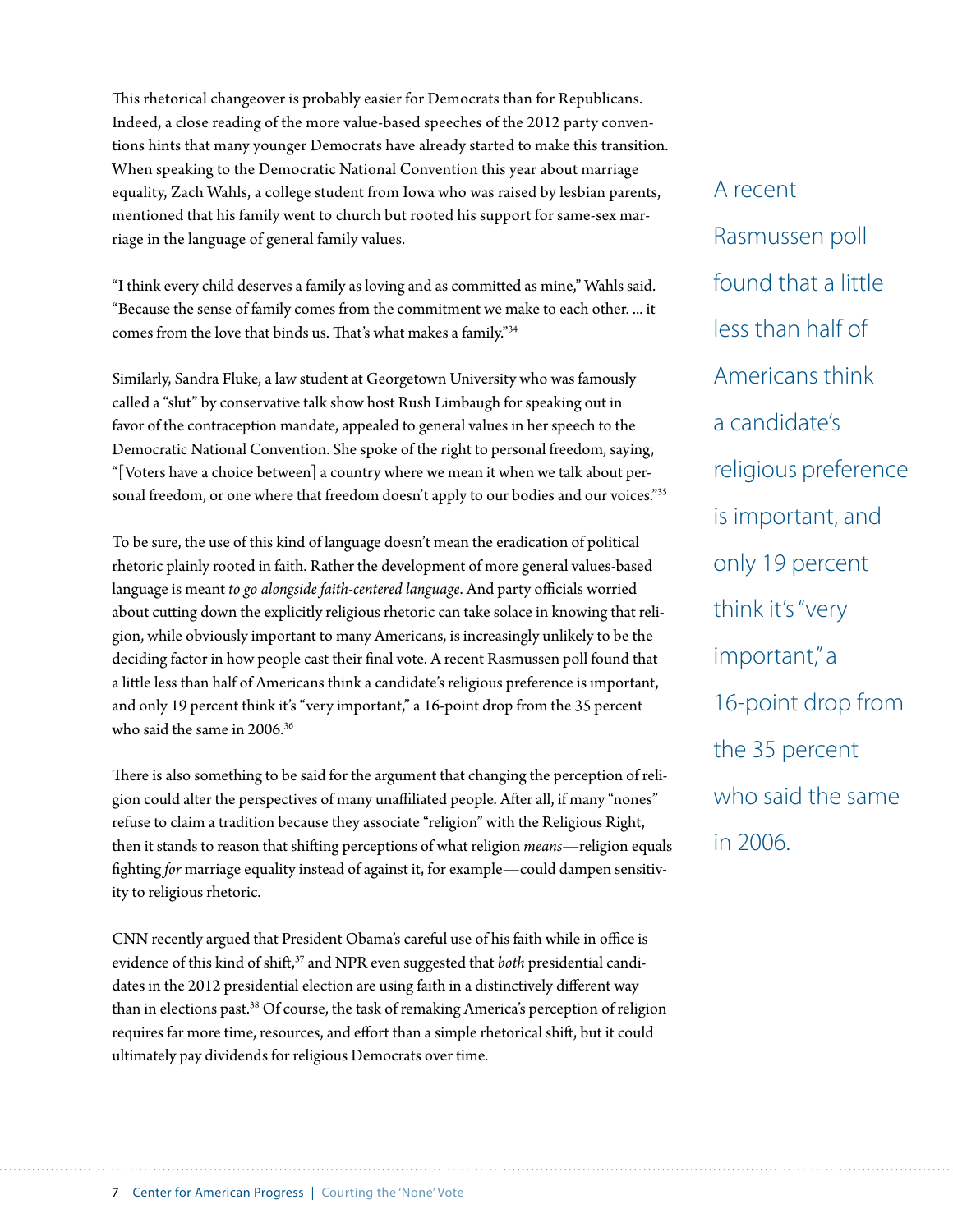The interests of the religiously unaffiliated should be taken seriously, albeit carefully. Religion might not be a deal breaker for many "nones," or even for religious Americans, but in a political environment where coalitions are often delicate, one poorly handled issue might be enough to fracture an already fragile alliance. Thus, both parties should, at the very least, explore the possibility of using new ways to talk about issues and the role faith plays in them.

## Conclusion

There is no question that the rise of the "none vote" signals a shift that will impact American politics for years to come. The fact that many unchurched are still in some way "religious" makes it inaccurate to claim that America is becoming truly "secularized," but their opinions on the separation of church and state—especially their aversion to the use of religious rhetoric in political campaigns—will inevitably affect the way politicians and parties talk about faith and American values.

The real question, then, is *how* politicians and political parties react to this shift. True, the rise of the "nones" presents potential challenges for both parties, but their presence is also an undeniable opportunity for growing either party. Republicans admittedly face a larger challenge than Democrats in this regard, but both parties could bolster their numbers on Election Day by showing rhetorical sensitivity to the "nones" and attempting to reach them where they are. And although inter-party tensions are real and building bridges amid difference is always difficult, neither party is unschooled when it comes to growing coalitions.

Indeed, the hard work of cooperation and compromise is precisely how American political parties are crafted in the first place.

While the rise of the "nones" might be unsettling for some, it should not be feared by political strategists—or, for that matter, the vast majority of Americans who still claim a religious affiliation. Most "nones" are not antifaith or even unreligious, but are instead a growing part of the American electorate who, while perhaps uncomfortable with overtly religious rhetoric in the public sphere, are nonetheless willing to partner with the religiously affiliated over issues they care about. Both parties would do well to extend a hand in partnership.

*Jack Jenkins is a Writer and Researcher with the Faith and Progressive Policy Initiative at the Center for American Progress.*